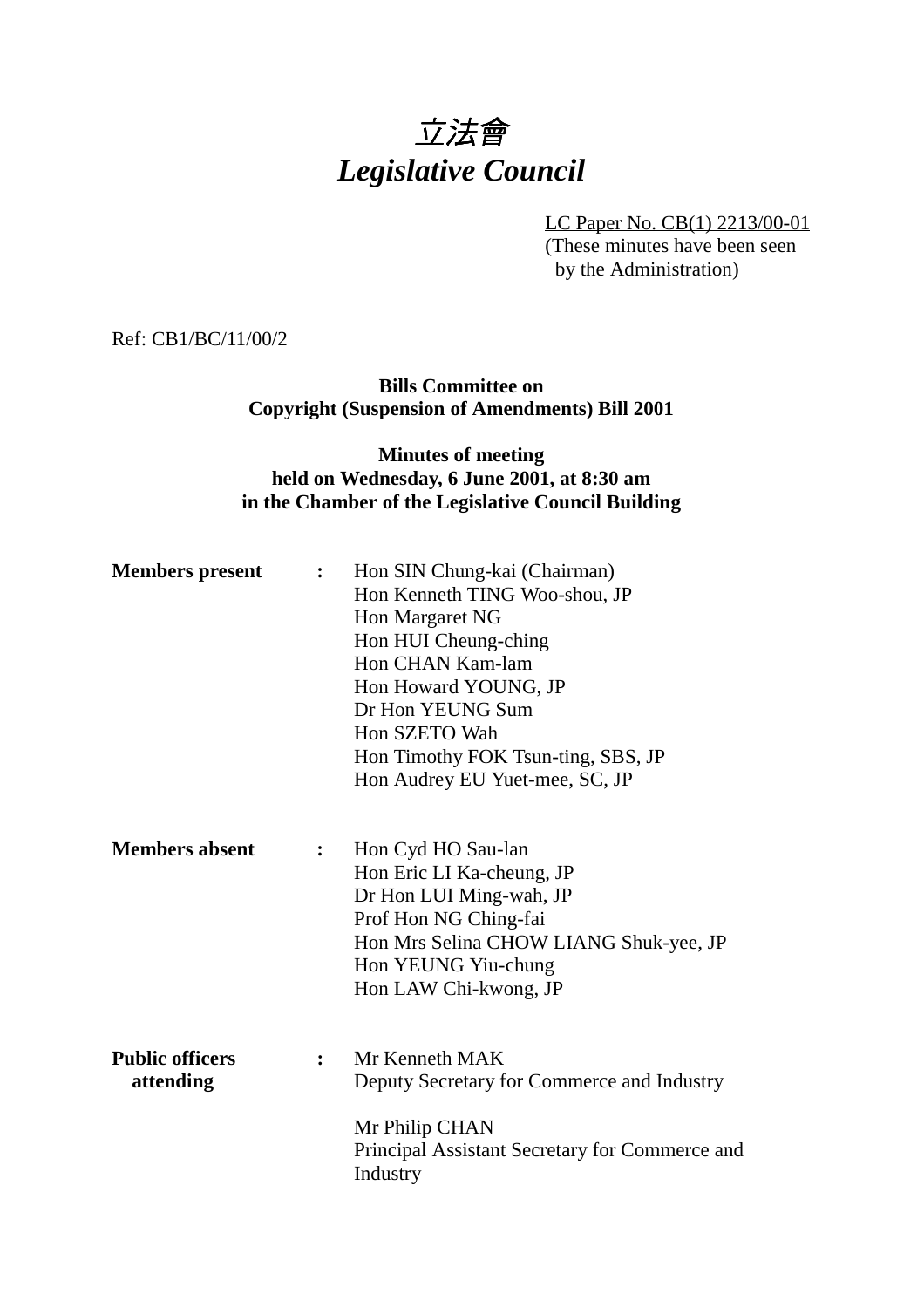|                            |                | Miss Pancy FUNG<br><b>Assistant Director of Intellectual Property</b>  |
|----------------------------|----------------|------------------------------------------------------------------------|
|                            |                | Ms Maria NG<br><b>Senior Solicitor</b>                                 |
|                            |                | Mr Michael LAM<br><b>Senior Government Counsel</b>                     |
|                            |                | Mr Vincent POON<br><b>Assistant Commissioner of Customs and Excise</b> |
| <b>Clerk in attendance</b> | $\ddot{\cdot}$ | Mrs Florence LAM<br>Chief Assistant Secretary (1)4                     |
| <b>Staff in attendance</b> | $\mathbf{r}$   | Miss Anita HO<br>Assistant Legal Adviser 2                             |
|                            |                | Mr S C TSANG<br>Senior Assistant Secretary (1)7                        |

**I Committee Stage Amendments (CSAs)** (LC Paper Nos. CB(1) 1427/00-01(01) to (03))

#### CSAs proposed by the Administration

*Suspension of the application of the expression "in connection with any trade or business"*

The Deputy Secretary for Commerce and Industry (DS/CI) drew members' attention to the latest version of the CSAs to the Copyright (Suspension of Amendments) Bill 2001 (the Bill), which was set out in LC Paper No. CB(1) 1427/00-  $01(01)$ . A new clause  $2(2E)$  was proposed to suspend the application of the expression "in connection with any trade or business" in response to members' concern and request. Subclause 2E would commence retroactively on 1 April 2001 to ensure that the provisions of the Bill would apply to cases currently under investigation. He sought members' support to the CSAs and the Bill.

2. Miss Margaret NG expressed appreciation towards the Administration in taking on board members' concern about the extensive application of the expression "in connection with any trade or business" and in proposing a CSA in this regard. Nevertheless, she said that despite the proposed suspension of the application of the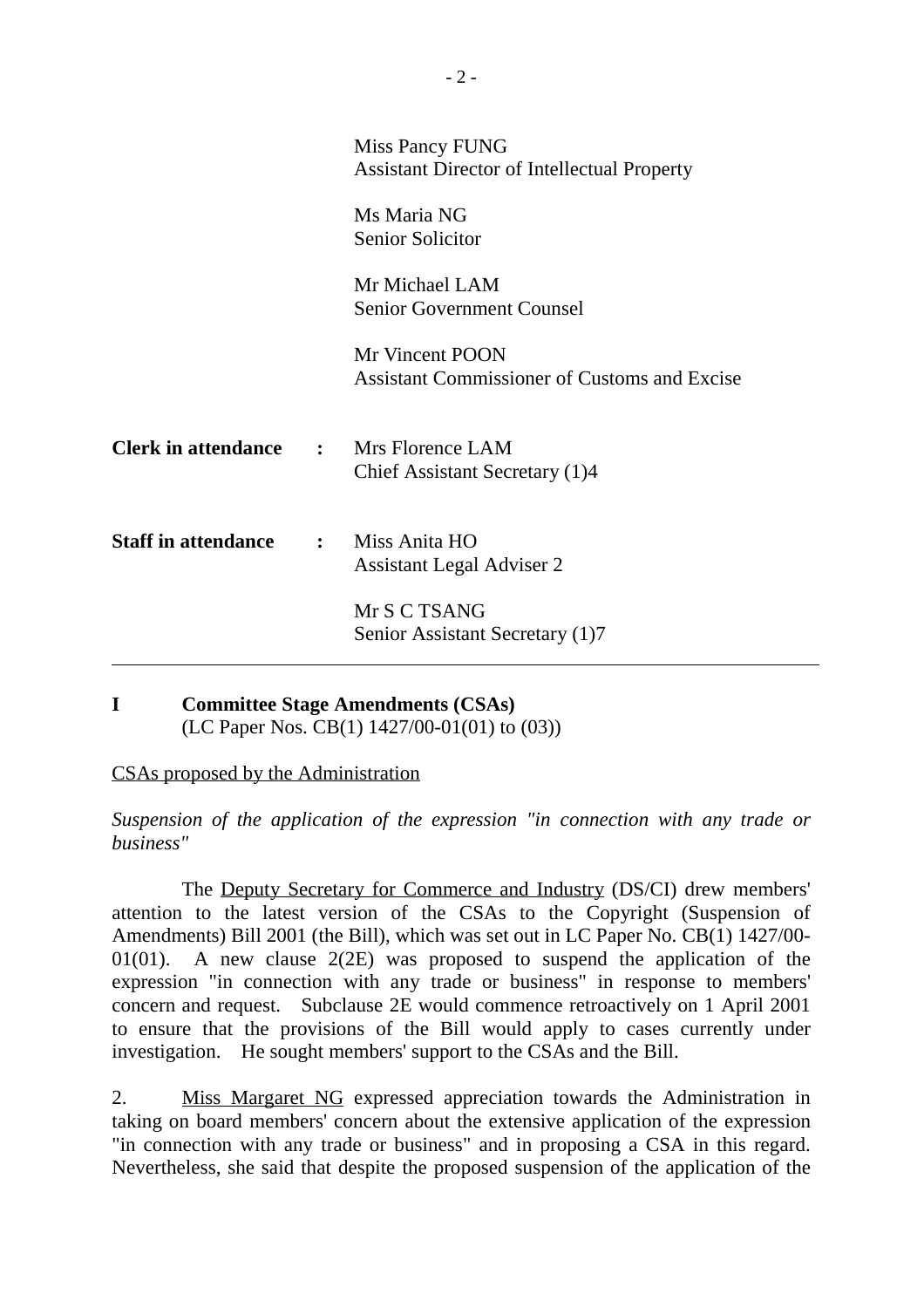expression, public concern about the criminal liability of the use of copyright works could not be addressed fully in view of the exclusion of four categories of copyright works from the suspension. She opined that a full suspension of the application of the Intellectual Property (Miscellaneous Amendments) Ordinance 2000 (Amending Ordinance) to the key criminal provisions in the Copyright Ordinance would be necessary to alleviate public concern. As she had pointed out at earlier meetings, a partial suspension was considered undesirable by legal professionals, such as the Hong Kong Bar Association, because of the possible confusion in interpretation of the law.

3. Ms Audrey EU shared the views of Miss NG on the merits of a full suspension of the application of the Amending Ordinance. She noted the Administration's concern about the need for strengthening the protection for intellectual property rights in Hong Kong. However, a partial suspension should only be considered if a widely acceptable proposal on the categories of copyright works to be excluded from the suspension could be worked out. In a situation where there were diverse views on the copyright works to be excluded, a full suspension would be preferable.

4. Dr YEUNG Sum said that members of the Democratic Party had reservations about the proposal of a full suspension. He pointed out that with the introduction of the Bill and the CSA to suspend the application of the expression "in connection with any trade or business", public concern about the extensive application of the criminal provisions effected by the Amending Ordinance could be alleviated. To protect the international image of Hong Kong in combating copyright piracy, members of the Democratic Party supported the Administration's proposal on the suspension of the application of the Amending Ordinance with exceptions to the four categories of copyright works.

5. While expressing support for the suspension of the application of the expression "in connection with any trade or business", Ms Audrey EU had doubts about the complicated structure adopted for the CSA. She asked whether it would be simpler just to delete the expression from the provisions.

6. DS/CI explained that since the expression "for the purpose of, in the course of, or in connection with, any trade or business" bore slight differences in terms of wording used in various subsections of the Copyright Ordinance, the amendments to the relevant subsections of the Ordinance were set out in (a) to (c) under subclause 2E. The Administration's intention was to make it clear to readers that the conditions of "for the purpose of, or in the course of, any trade or business" would still apply after the enactment of the Bill. The Senior Government Counsel supplemented that the drafting of the CSA was limited by the long title of the Bill, which was to provide for the suspension of the operation of certain amendments to the Copyright Ordinance effected by the Amending Ordinance. He said that the simpler way of drafting by deleting the expression "in connection with any trade or business" could only be used if amendments were made directly to the Copyright Ordinance.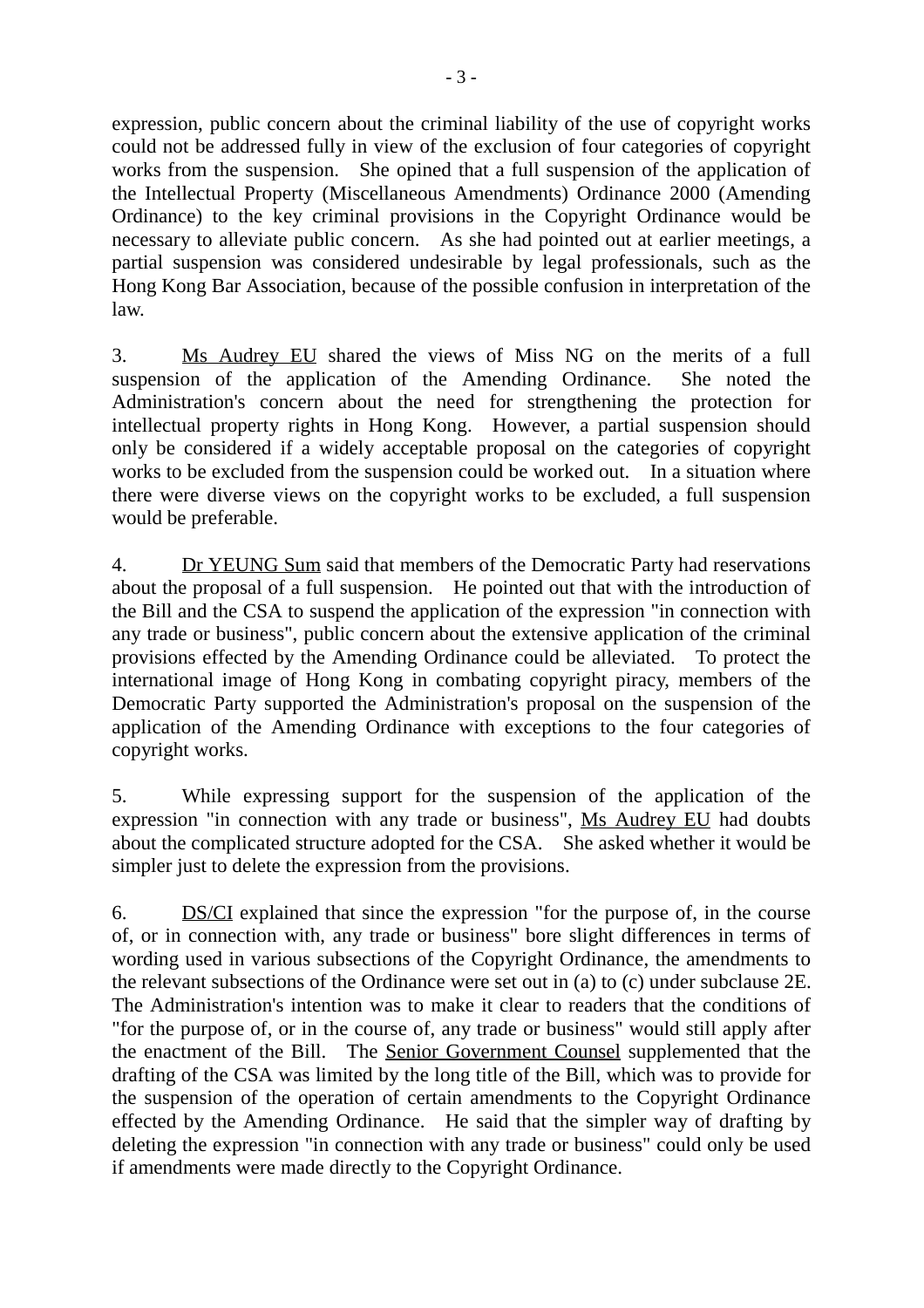7. Miss Margaret NG pointed out that the expression "shall be read as a reference to" used in subclause  $2E(a)$ , (b) and (c) was rarely used in legislation according to the expert advice of legal professionals. She suggested that the Administration should consider replacing the expression by "shall have the meaning of". DS/CI agreed to consider.

# *Relaxation of parallel importation*

8. Mr Kenneth TING expressed support for the suspension of the application of the expression "in connection with any trade or business". He opined that a full suspension of the application of the Amending Ordinance on all types of copyright works would be undesirable. However, he pointed out that the legal requirements on parallel importation of computer software should be relaxed through the Bill. In this connection, he had drafted a CSA to clause 2 for members' reference. Mr HUI Cheung-ching also expressed support for the suspension of the application of the expression "in connection with any trade or business".

9. Mr CHAN Kam-lam said that members of the Democratic Alliance for the Betterment of Hong Kong welcomed the Administration's proposed CSA. To provide enterprises with more choices of computer software at cheaper prices, there was an urgent need for the relaxation of the legal requirements on parallel importation of computer software. He urged the Administration to speed up the process of drafting legislation in this regard.

10. Noting from paragraph 6 of LC Paper No. CB (1) 1427/00-01(02) that the Government had, in principle, agreed to relax the legal requirements on parallel importation of computer software and was consulting various interested parties, Dr YEUNG Sum sought information on the progress of the consultation. DS/CI replied that letters had been sent to interested parties, including software providers and users to invite written submissions to the Administration by mid-June 2001. The Administration would consider the views received and consult the Panel on Commerce and Industry before preparing a draft bill on the relaxation. He assured members that the Administration would accord priority to the proposal. Dr YEUNG, the Chairman and Mr Howard YOUNG urged the Administration to speed up the drafting of the bill, so that users could benefit from a more open and competitive software market.

# *Proof on the legitimacy of computer software*

11. Miss Margaret NG said that in examining the computer software in her office, she found that it was rather difficult for users to prove the legitimacy of the software in use, especially those purchased a few years ago. She sought clarification from the Administration on the proof required of users in this regard. She asked whether users would be subject to the criminal liabilities effected by the Amending Ordinance if they failed to produce the original explanatory notes or discs of the software in use.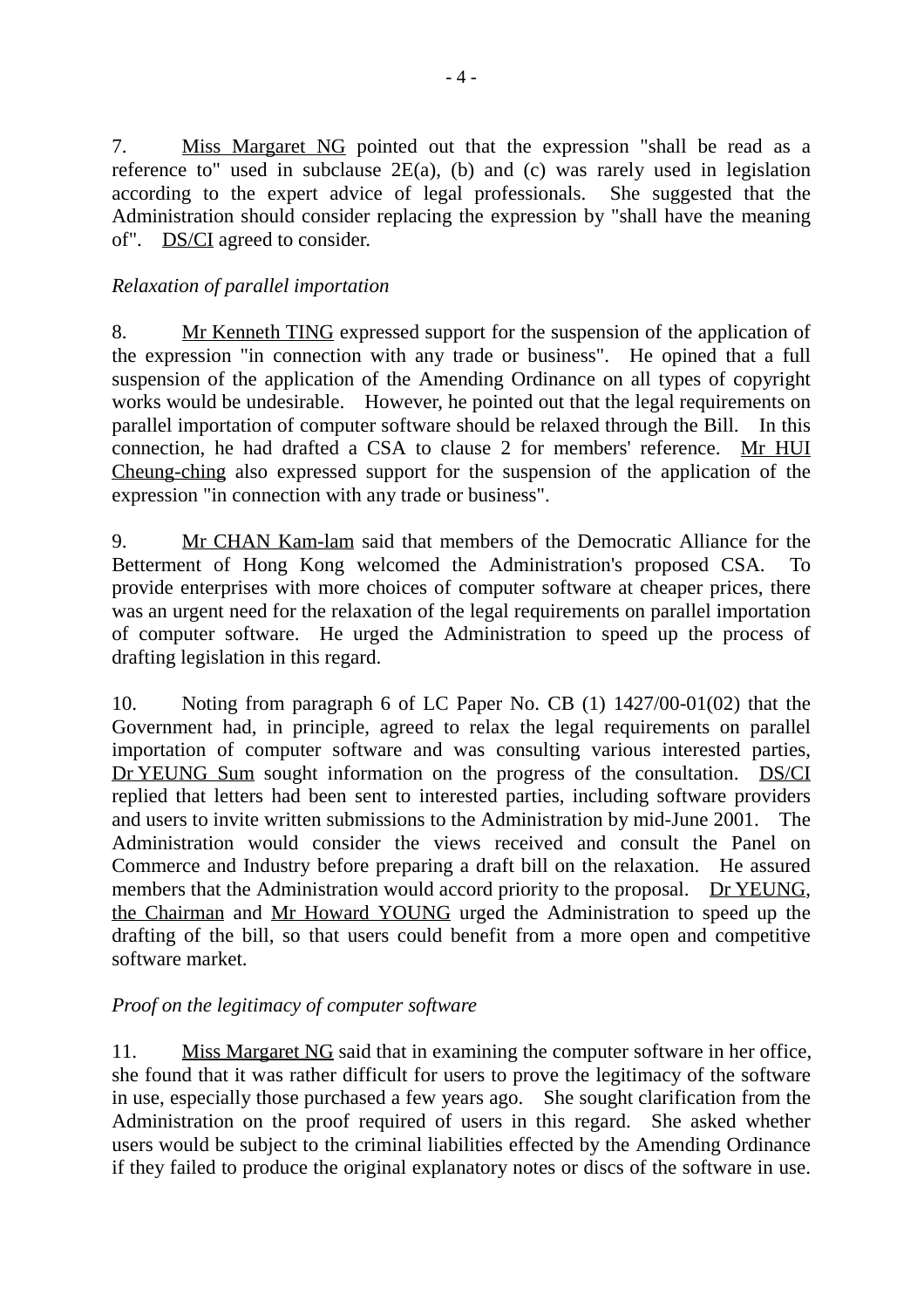Ms Audrey EU also expressed concern about the proof required by the Customs and Excise Department (C&ED) in the investigation of a complaint on software piracy. She sought information on the existence of any mechanism for users to prove the legitimacy of the software in question other than producing the original explanatory notes or discs. Mr Howard YOUNG pointed out that there were cases in the tourist industry where software providers offered "upgrade version" to users to legitimize their use of pirated software purchased before the enactment of the Amending Ordinance.

12. DS/CI said that C&ED would only conduct investigation on piracy when a complaint was received. The proof provided by users of the legitimacy of the copy in question would be considered and examined by C&ED, taking into account the circumstances of individual cases. It would not be practical for the enforcement authorities to give general proof requirements applicable to all cases of piracy complaints. As regards the mechanism, he said that this could be explored with software providers. He pointed out that users had to give reasonable explanation for the failure to produce adequate proof of the legitimacy of the software during the investigation. This would be considered by the enforcement authorities in the light of the circumstances of each case. The Assistant Commissioner of Customs and Excise added that the proof provided by users would be examined in the context of individual cases under investigation. The user under investigation could defend himself by proving that he had tried his best to ensure the legitimacy of the software copy when it was purchased and that he had no reason to believe that the copy in question was an infringing copy.

13. Miss Margaret NG said that in the absence of clear guidelines on the acceptable proof of legitimacy of a software copy, users might have to resort to paying additional fees to software providers for the "upgrade version" or re-issue of licence so as to protect themselves against the possible criminal liabilities involved. This would be greatly unsatisfactory and unfair to those users who had been using legitimate copies but had simply failed to keep the explanatory notes or original discs of the software. The requirement for users to produce proof in defence against the criminal liability of using an infringing copy was also inconsistent with the normal practice under which the burden of proof was on the prosecution instead of the defendant.

14. In response, DS/CI said that from the policy point of view, it would be unnecessary for users using legitimate copies of software to purchase any additional licence from software providers in order to prove the legitimacy of the software. Nevertheless, from the prosecution point of view, it would be undesirable to set out the proof requirements in absolute terms, as this might be subject to abuse by users using pirated copies.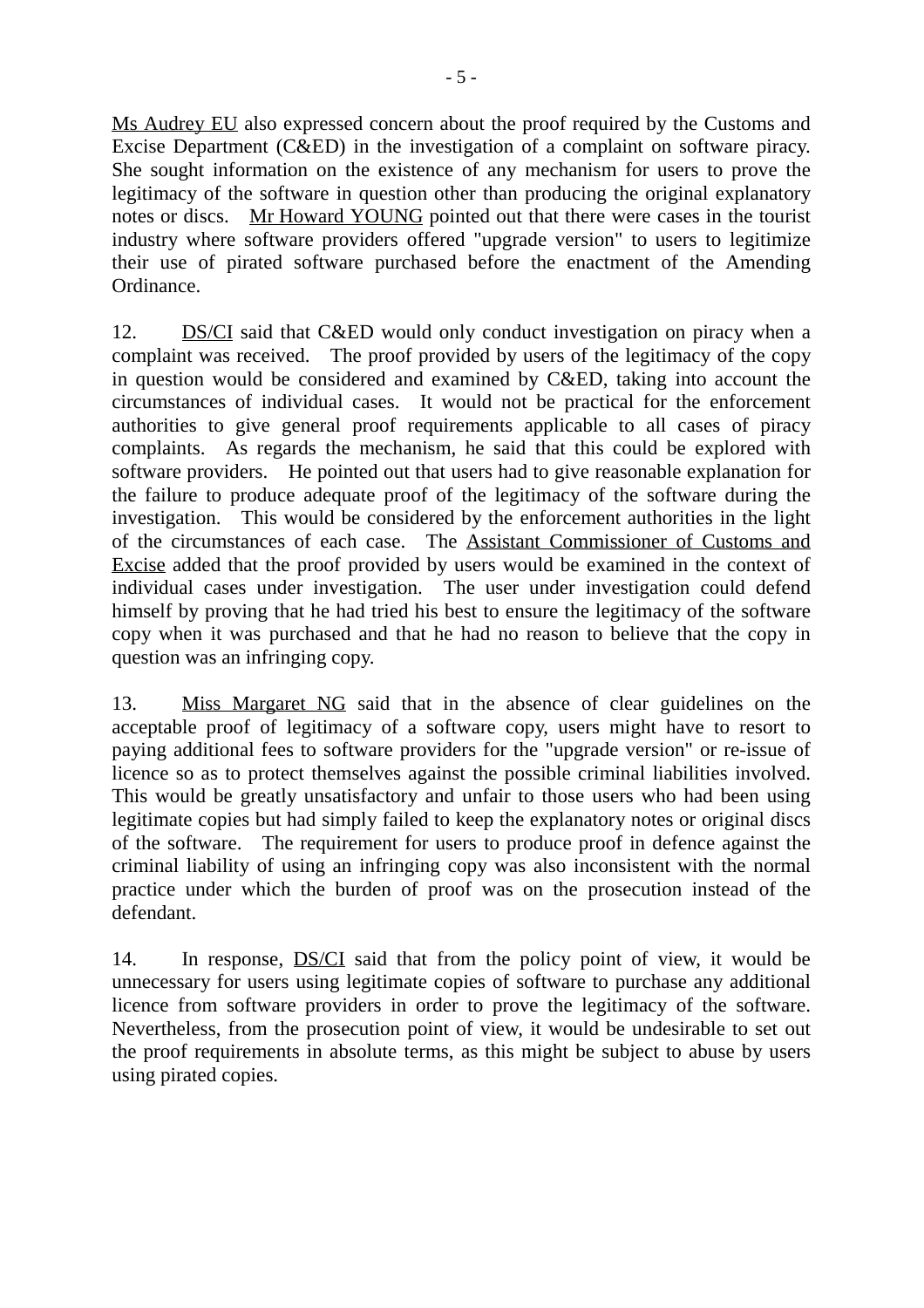CSAs proposed by members

15. Mr Timothy FOK proposed a CSA to clause 2(2)(b) of the Bill to include "non-drama" television programmes as one of the copyright works exempted from the suspension. He explained that the television broadcasting industry was concerned about the confusion in the classification between "drama" and "non-drama" programmes as well as the inadequate protection for the copyright of "non-drama" programmes which also had high commercial value.

16. Mr Kenneth TING would propose a CSA to suspend all criminal provisions in relation to the importation of parallel-imported copies of computer software other than for private and domestic use.

17. The Assistant Legal Adviser advised that as the Bill was aimed at suspending the application of the key criminal provisions effected under the Amending Ordinance, it might not be feasible technically to suspend the legal requirements on importation and sale of parallel-imported copies of software, which was not covered in the Amending Ordinance. DS/CI shared her view and added that the Administration was conducting a consultation exercise on the proposed relaxation for preparing a separate bill.

18. Miss Margaret NG would move a CSA to suspend the operation of the amendments to sections 118 and 120 of the Copyright Ordinance effected by the Amending Ordinance on all copyright works with effect on and from 1 April 2001.

# **II Legislative timetable**

19. DS/CI sought members' support for the early resumption of the Second Reading debate so that the Bill could be enacted at the earliest possible date to alleviate public concern about the criminal liability of the possession of infringing copies in business.

20. Mr Howard YOUNG said that with the Administration's proposal of the retrospective application of the suspension from 1 April 2001, the public concern over criminal liability could be alleviated to a certain extent. However, he said that members of the Liberal Party had to consider further the CSA proposed by Mr Timothy FOK. He suggested that the Second Reading debate of the Bill be resumed on 27 June 2001.

21. Miss Margaret NG and Dr YEUNG Sum supported the early enactment of the Bill and proposed that the Second Reading debate be resumed on 20 June 2001, which was the earliest possible date.